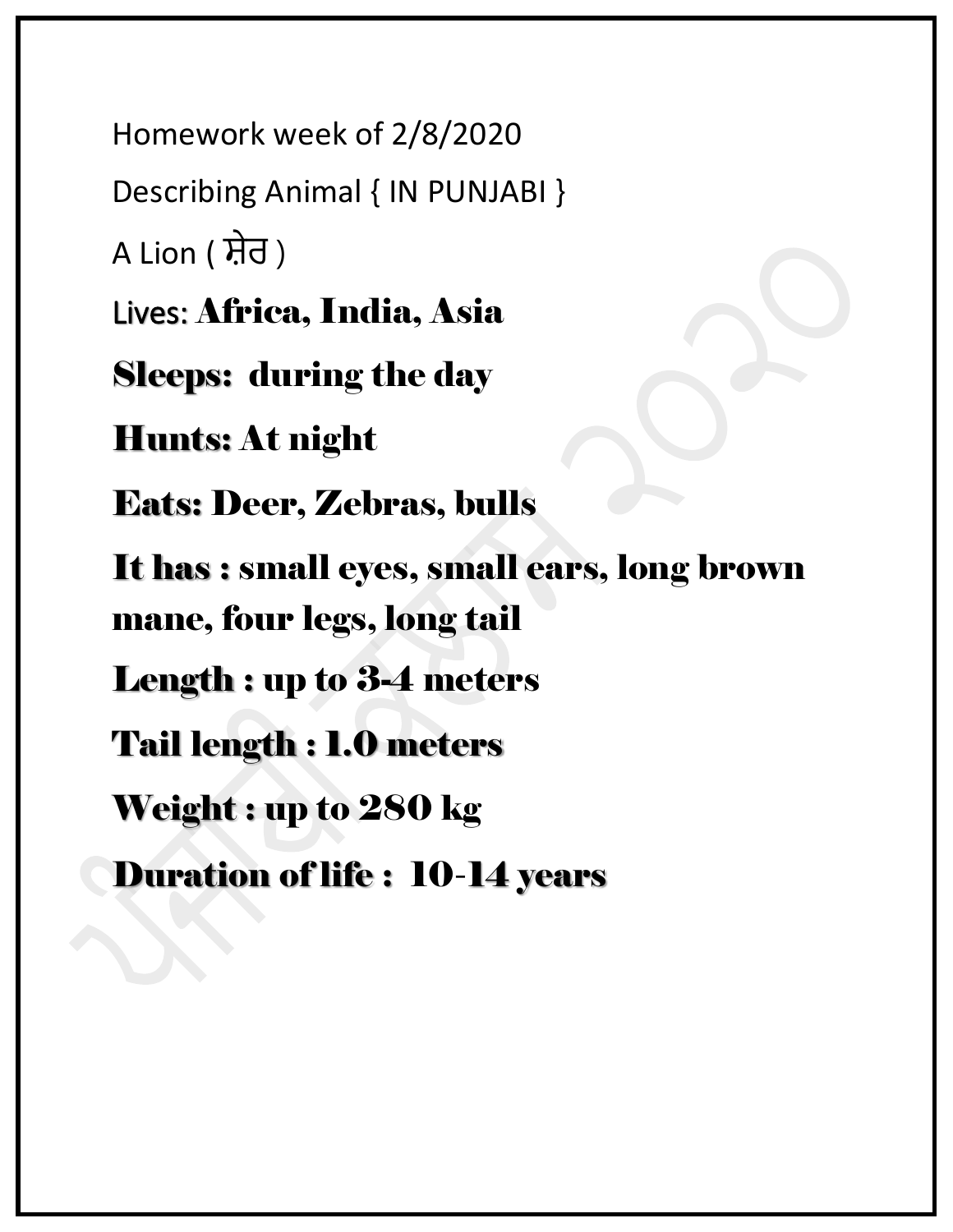## Write an essay using below outlines:

Gurudwara building – parking lot- Nishaan sahib- color of tiles-

Flowers in front of the building- black iron gate-play ground- basketball hoop-green grass- 2 metal doors Main floor : big tv- cameras- left side rooms, right side rooms- shoe room- { describe shoe room} 2 doors – bathrooms- maintenance room-

2 sets of stairs going to the lower floor, 2 sets of stairs going to Diwan hall- { describe stairs & railing } Lower floor- { Describe lower floor – langar hall- kitchen- { describe kitchen – dish washing machine – stoves- dish washing sinks – garbage cans- atta making machine – spice racks- fridges – storage room – washing machines – storage racks – what's on the racks-

Langar hall- black mats- we sit together- eat langarpeople do seva-

Cleaning floors – what type of floor etc.

DO YOUR BEST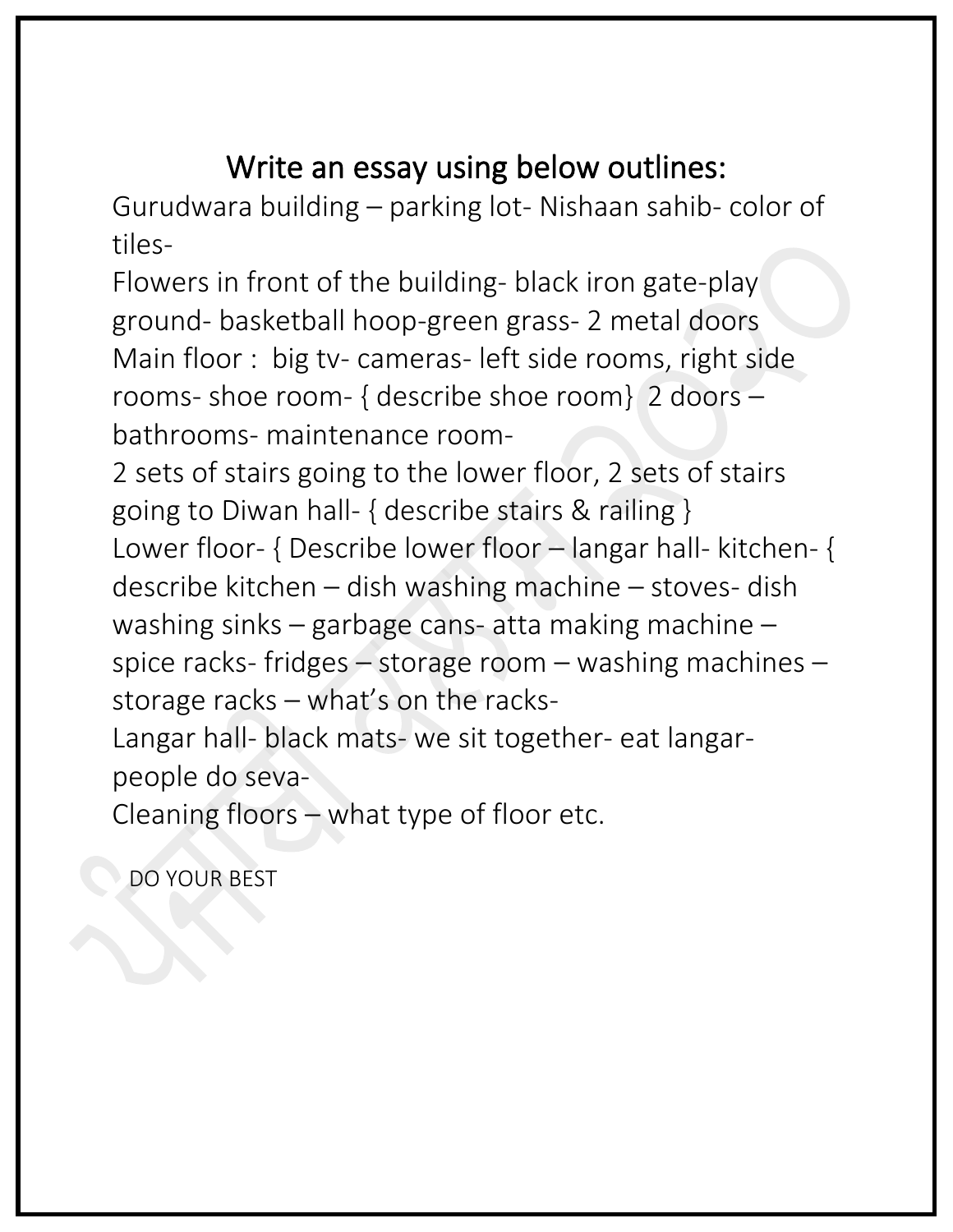## EXAMPLE FROM YOUR BOOK { DO NOT COPY THIS }

The essay must be complied in the following order:  $\Box$  Introduction (Including topic description and thesis)  $\Box$  Body (Including detail points, procedures, arguments etc)  $\Box$  Conclusion (Including short summary and your opinion) ਗਰਦਆਰਾ ਗੁਰਦੁਆਰਾ ਦੋ ਸ਼ਬਦਾਂ ਨੂੰ ਮਿਲਾ ਕੇ ਬਣਦਾ ਹੈ - ਗੁਰੂ + ਦੁਆਰਾ, ਅਰਥਾਤ ਗੁਰੂ ਦੇ ਰਾਹੀਂ ਵਾਹਿਗੁਰੂ ਨੂੰ ਪਾਇਆ ਜਾ ਸਕਦਾ ਹੈ। ਇਸ ਕਰਕੇ ਹਰ ਇਕ ਸਿੱਖ ਨੂੰ ਹਰ ਰੋਜ਼ ਗੁਰਦੁਆਰੇ ਜਾਣ ਦੀ ਕੋਸ਼ਿਸ ਕਰਨੀ

ਚਾਹੀਦੀ ਹੈ। ਗਰਦਆਰਾ ਸਿੱਖਾਂ ਦਾ ਧਾਰਮਿਕ ਸਥਾਨ ਹੈ। ਗਰਦਆਰਾ ਸਿੱਖਾਂ ਦੀ ਜ਼ਿੰਦਗੀ ਦਾ ਇਕ ਜਰਰੀ ਅੰਗ ਹੈ। ਸਭ ਤੋਂ ਪਹਿਲਾ ਗਰਦਆਰਾ ਗਰ ਨਾਨਕ ਦੇਵ ਜੀ ਨੇ ਕਰਤਾਰਪਰ ਵਿਖੇ ਵਸਾਇਆ। ਉਸ ਵੇਲੇ ਗੁਰਦੁਆਰਿਆਂ ਨੂੰ ਧਰਮਸ਼ਾਲਾ ਦੇ ਨਾਮ ਨਾਲ ਜਾਣਿਆ ਜਾਂਦਾ ਸੀ। ਕਿਉਂ ਕਿ ਗੁਰਦੁਆਰੇ ਵਿੱਚ ਸ੍ਰੀ ਗੁਰੂ ਗ੍ਰੰਥ ਸਾਹਿਬ ਜੀ ਦਾ ਪ੍ਰਕਾਸ਼ ਹੁੰਦਾ ਹੈ, ਇਸ ਕਰਕੇ ਇਸ ਨੂੰ ਗੁਰੂ ਦਾ ਘਰ ਵੀ ਕਿਹਾ ਜਾਂਦਾ ਹੈ। ਗੁਰੂ ਗ੍ਰੰਥ ਸਾਹਿਬ ਜੀ ਸਾਡੇ ਜੁਗੋ ਜੁਗ ਅਟੱਲ ਗੁਰੂ ਹਨ। ਅਸੀਂ ਗੁਰਦੁਆਰੇ ਜਾ ਕੇ ਸਭ ਤੋਂ ਪਹਿਲਾਂ ਜੋੜੇ ਉਤਾਰ ਕੇ ਅਤੇ ਸਿਰ ਢੱਕ ਕੇ ਗੁਰੂ ਜੀ ਨੂੰ ਮੱਥਾ ਟੇਕਦੇ ਹਾਂ। ਗੁਰਦੁਆਰੇ ਗੁਰੂ ਜੀ ਦੀ ਬਾਣੀ ਦਾ ਕੀਰਤਨ ਹਰ ਰੋਜ਼ ਹੁੰਦਾ ਹੈ। ਦੇਗ਼ ਅਤੇ ਗੁਰੂ ਕਾ ਲੰਗਰ ਅਤੁੱਟ ਵਰਤਾਇਆ ਜਾਂਦਾ ਹੈ। ਗੁਰਦੁਆਰੇ ਵਿੱਚ ਗੁਰਮੁਖੀ, ਸਿੱਖ ਇਤਹਾਸ ਅਤੇ ਕੀਰਤਨ ਵੀ ਸਿੱਖਾਏ ਜਾਂਦੇ ਹਨ। ਜਿੱਥੇ ਵੀ ਗੁਰੂ ਸਾਹਿਬਾਂ ਨੇ ਪੈਰ ਧਰੇ, ਉੱਥੇ ਹੀ ਇਤਿਹਾਸਕ ਗੁਰਦੁਆਰਿਆਂ ਦੀ ਸਥਾਪਨਾ ਕੀਤੀ ਗਈ ਹੈ। ਕੁਝ ਮਸ਼ਹੂਰ ਇਤਿਹਾਸਕ ਗੁਰਦੁਆਰੇ ਸ੍ਰੀ ਹਰਿਮੰਦਰ ਸਾਹਿਬ, ਅੰਮ੍ਰਿਤਸਰ, ਨਨਕਾਣਾ ਸਾਹਿਬ ਪਾਕਿਸਤਾਨ, ਕੇਸਗੜ੍ਹ ਸਾਹਿਬ ਅਨੰਦਪਰ ਆਦਿ ਹਨ। ਅਸੀਂ ਰੋਜ਼ ਅਰਦਾਸ ਕਰਦੇ ਹਾਂ ਕਿ ਸਾਨੂੰ ਇਨ੍ਹਾਂ ਗੁਰਦੁਆਰਿਆਂ ਦੇ ਦਰਸ਼ਨ ਨਸੀਬ ਹੋਣ।